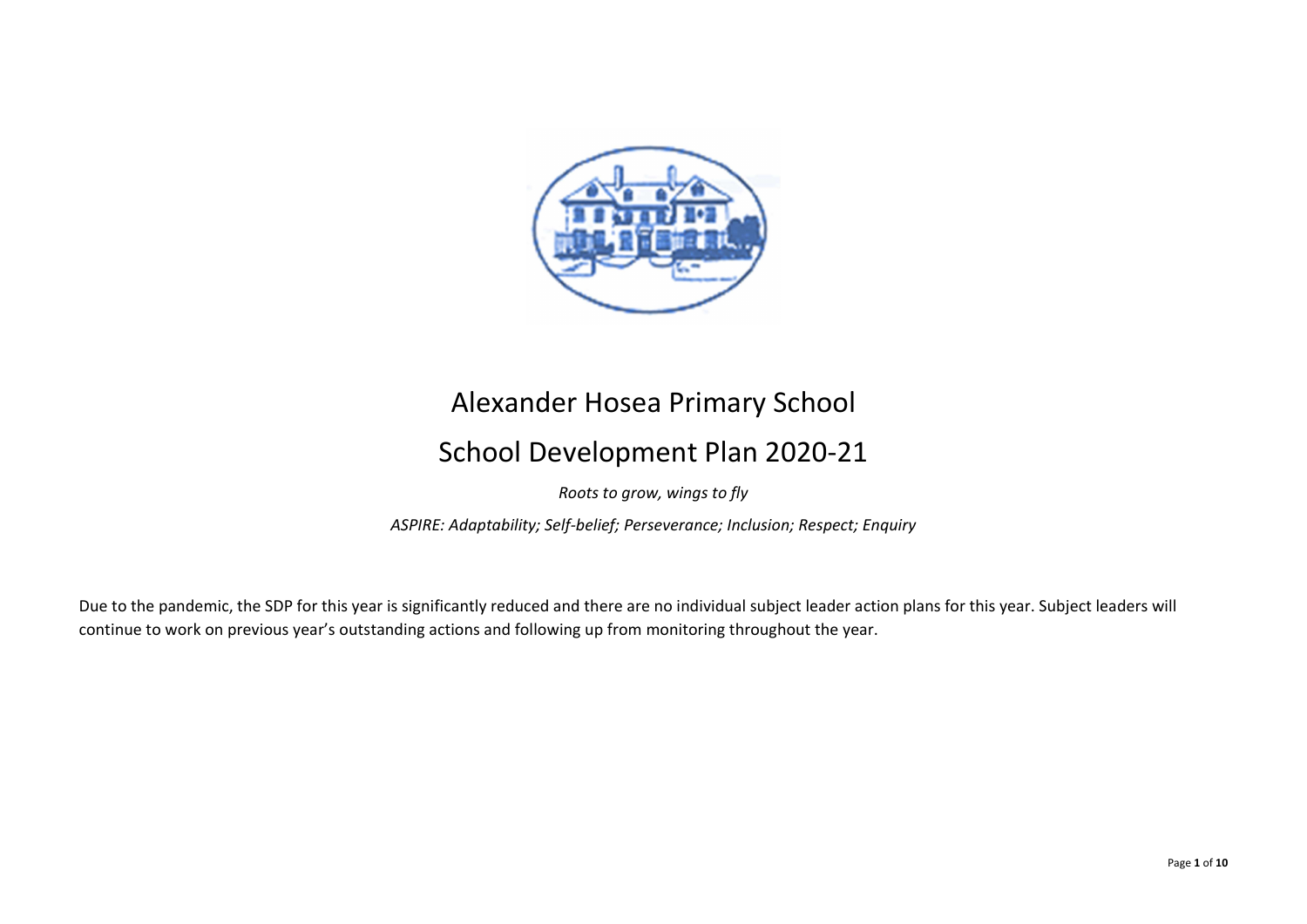## Summary of priorities for 2020-21

|                                                                 | <b>Targets</b>                                                                                                                                                                                                       | <b>Accountable Lead</b> | <b>Link Governor</b> | Governor's<br>committee |
|-----------------------------------------------------------------|----------------------------------------------------------------------------------------------------------------------------------------------------------------------------------------------------------------------|-------------------------|----------------------|-------------------------|
| English -<br><b>Reading</b>                                     | Increase the emphasis on high quality, frequent reading to close the gaps in learning for children as a result<br>of time missed in school.                                                                          | AM                      | <b>TL</b>            | T&L                     |
| <b>Recovery</b><br><b>Curriculum</b>                            | Launch and establish a recovery curriculum to support the pastoral and academic needs of children as they<br>return to school.<br>Implement a Covid funding strategy to evaluate the impact of the funding received. | <b>DW</b>               |                      | FGB                     |
| <b>RSHE</b>                                                     | Establish changes needed to meet the new RSHE expectations                                                                                                                                                           | <b>SW</b>               | <b>SS</b>            | T&L                     |
| Subject<br>Leadership<br>(carried<br>forward from<br>last year) | Develop the monitoring and evaluative skills of all subject leaders, so that all are well-prepared for a deep<br>dive in their subject.                                                                              | <b>DW</b>               |                      | T&L                     |
| <b>Safeguarding</b>                                             | Actions arising from annual Safeguarding Audit                                                                                                                                                                       | <b>DW</b>               | <b>TW</b>            | FGB                     |

## Curriculum Teams 2020-21 (hope to reinstate in summer 2021)

| Team            | <b>Subjects (and leaders)</b>                                                     | <b>Team Leader</b> | <b>Link Governor</b> |
|-----------------|-----------------------------------------------------------------------------------|--------------------|----------------------|
| <b>STEM</b>     | Maths (HB), Science (AA) and Computing (KE)                                       | <b>DW</b>          | <b>TBC</b>           |
| <b>The Arts</b> | English (AM), Art & Design (LC), Music (KE); PE (RR)                              | AM                 | <b>TBC</b>           |
| The World       | ' Humanities - History and Geography (HT/NG); RE (DW); PHSE (SW) and French (SJW) | SW                 | <b>TBC</b>           |

Subject Leaders will be completing unfinished actions from 2019-20 (due to school closures for pandemic) and following up actions from monitoring throughout the year.

# Key issues from Ofsted inspection (September 2017)

Leaders and those responsible for governance should ensure that:

- the curriculum in mathematics is developed so that understanding of concepts is fully developed within and across year groups and all pupils are supported to reach the higher standards.
- mathematical activities provide pupils of all abilities with opportunities for further development of their reasoning and problem-solving skills.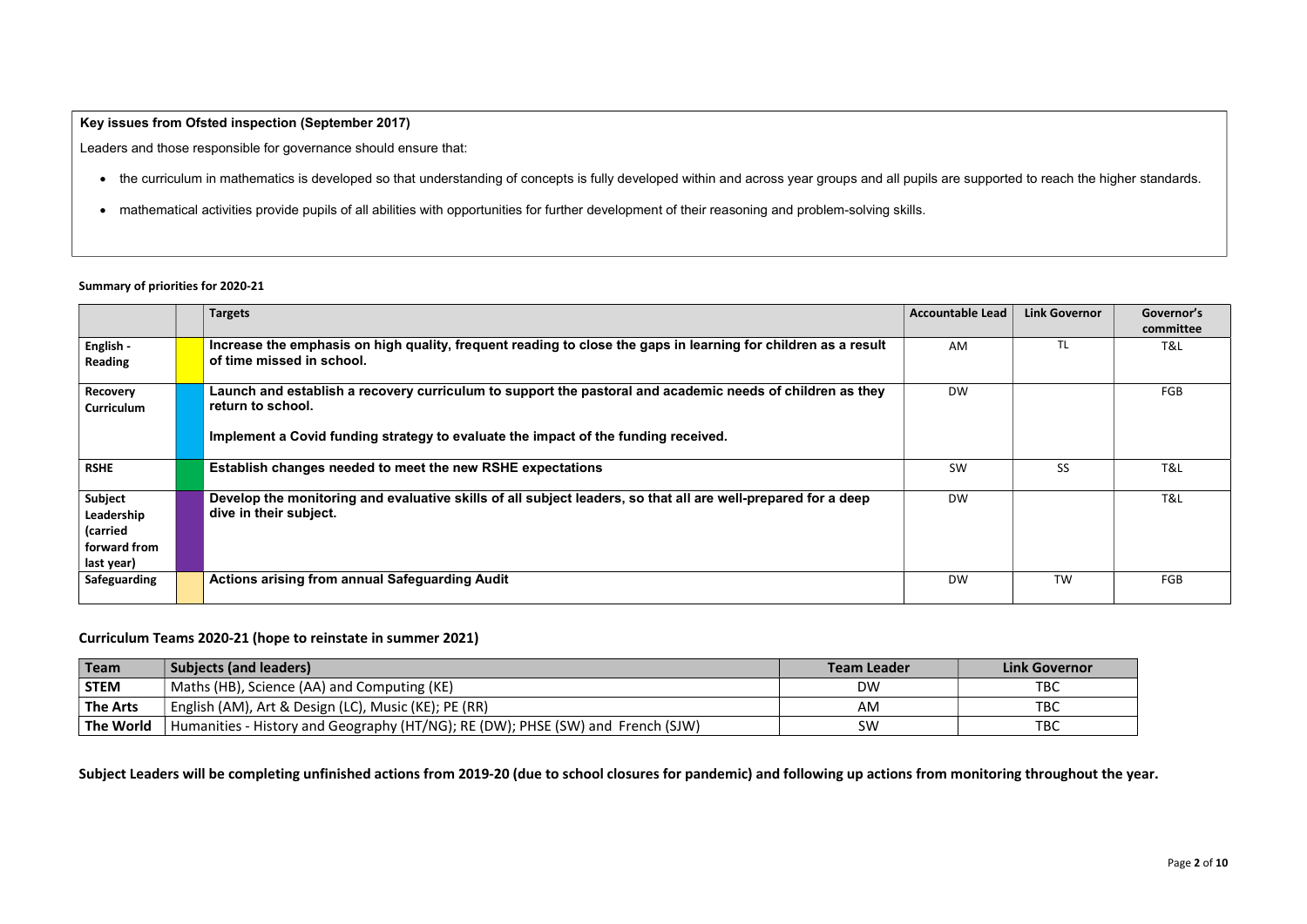# SDP Action Plan: English. Subject Leader AM; Link Governor TL

### plementation for Summer 2021

create and share a video to share ideas with o support their child at home with reading (see  $\textsf{site}$ ).

**ISAs.** 

Reading Review.

| Intention                                                                                                                                                                                          | <b>Implementation for Autumn 2020</b>                                                                                                                                                                                                                                                                                                                                                                                                                                                                                                                                                                                                                                                                                                                                                                                                                                                                                                                                                                                                                                                                                                                                                                                    | <b>Implementation for Spring 2021</b>                                                                                                                                                                                                                                                                                                                                                                                                                                                                                                                                                                                                                                                                                                                                                                                                                                                                                                                                                                                                                                                                                                                                                                                                                                                                                                                                                                                                                                                                                                                                                                                                                                                                                                                                                                                                                                                                                                                                                                                                                                                                                                                                                                                                                                             | Imp                                                                                                                                                                                                                 |
|----------------------------------------------------------------------------------------------------------------------------------------------------------------------------------------------------|--------------------------------------------------------------------------------------------------------------------------------------------------------------------------------------------------------------------------------------------------------------------------------------------------------------------------------------------------------------------------------------------------------------------------------------------------------------------------------------------------------------------------------------------------------------------------------------------------------------------------------------------------------------------------------------------------------------------------------------------------------------------------------------------------------------------------------------------------------------------------------------------------------------------------------------------------------------------------------------------------------------------------------------------------------------------------------------------------------------------------------------------------------------------------------------------------------------------------|-----------------------------------------------------------------------------------------------------------------------------------------------------------------------------------------------------------------------------------------------------------------------------------------------------------------------------------------------------------------------------------------------------------------------------------------------------------------------------------------------------------------------------------------------------------------------------------------------------------------------------------------------------------------------------------------------------------------------------------------------------------------------------------------------------------------------------------------------------------------------------------------------------------------------------------------------------------------------------------------------------------------------------------------------------------------------------------------------------------------------------------------------------------------------------------------------------------------------------------------------------------------------------------------------------------------------------------------------------------------------------------------------------------------------------------------------------------------------------------------------------------------------------------------------------------------------------------------------------------------------------------------------------------------------------------------------------------------------------------------------------------------------------------------------------------------------------------------------------------------------------------------------------------------------------------------------------------------------------------------------------------------------------------------------------------------------------------------------------------------------------------------------------------------------------------------------------------------------------------------------------------------------------------|---------------------------------------------------------------------------------------------------------------------------------------------------------------------------------------------------------------------|
| <b>English: Reading</b><br><b>Increase the</b><br>emphasis on high<br>quality, frequent<br>reading to close<br>the gaps in<br>learning for<br>children as a<br>result of time<br>missed in school. | PPMs identify children who will need additional support in reading<br>(eg due to poor engagement with reading during lockdown), so<br>that Teachers can target provision accordingly.<br>Staff meeting discussion about the use of reading strategies in<br>place previously (prior lockdown 1):<br>use of 50 Best Reads to promote appropriate pitch;<br>use of Headstart resources to assess reading skills;<br>use of VIPERS;<br>whole class sharing of class books;<br>planning oracy and verbal comprehension activities;<br>$\bullet$<br>daily reading for all vulnerable children;<br>$\bullet$<br>daily phonics in R and KS1;<br>$\bullet$<br>engaging parents in 'High $5'$ – 5 times a week – expectation;<br>$\bullet$<br>daily pre-learning for SEN children who need it;<br>$\bullet$<br>personalised contact with parents and targeted homelearning<br>for children who need it<br>Teachers to plan comprehension activities to support children to<br>further develop these skills and address gaps in<br>understanding/evidence from summer term.<br>Children are supported to re-engage with good reading habits and<br>reminded of 50 best reads, High 5 (read at least 5 times a week)<br>and VIPERS. | Reading Audit with LA English Advisors to review current practice<br>and clarify with SLT the school's approaches to developing<br>reading (including early reading) to prepare for Ofsted Deep Dive<br>in Reading.<br>Staff meeting to draw together learning from the Reading Audit<br>and discuss the school's reading strategy and what this looks like<br>in practice. English Leader provides clarity for all staff about the<br>reading approach for the school.<br>PPM to identify specific children who are at risk of falling behind<br>and understand potential barriers to overcome and what is<br>contributing to specific children are making accelerated progress.<br>Pupil conferencing about good reading habits.<br>Actions arising from Reading Audit (21 <sup>st</sup> Jan)<br>Share our high quality practice with other schools and make<br>it more visible on website. Create a reading page on website<br>to showcase provision.<br>Create a summary page for 'Reading: The Alexander Hosea<br>Way' for all staff, website and parent helpers (when can<br>come back into school).<br>In summer, each year group to create and share a video to<br>share ideas with parents about how to support their child at<br>home with reading (see EYFS video on website).<br>Phonics CPD for SMSAs (including articulation of<br>phonemes).<br>Phonics into early spelling refresher for Teachers and TAs<br>(22 <sup>nd</sup> Feb).<br>Review teaching progression of spelling.<br>Share across the team, the environmental conditions for<br>reading created in each classroom.<br>Staff meeting (9th Feb) to share outcomes of review with staff.<br>SLT to share outcomes of reading review with T&L.<br>Lockdown $3.5^{\text{th}}$ Jan -<br>Teachers to continue to promote High 5 and good reading habits<br>through blended learning offer. Blended learning features high<br>quality reading activities (including reading comprehension).<br>Teachers to provide daily reading of class book by video to all<br>children in the class.<br>As needed, teachers to provide advice to parents about how to<br>support their children with reading at home.<br>Daily reading for SEN children to come on site for face-to-face<br>provision during lockdown. | Each year group to c<br>parents about how to<br>EYFS video on webs<br>Phonics CPD for SM<br>Revisit actions from<br>Invite parents, staff a<br>the website and gath<br>from stakeholders.<br>Staff meeting to follo |

Invite parents, staff and governors to visit the new reading page on the website and gather feedback. Tweak page in light of feedback

ow up from Reading Audit May 2021.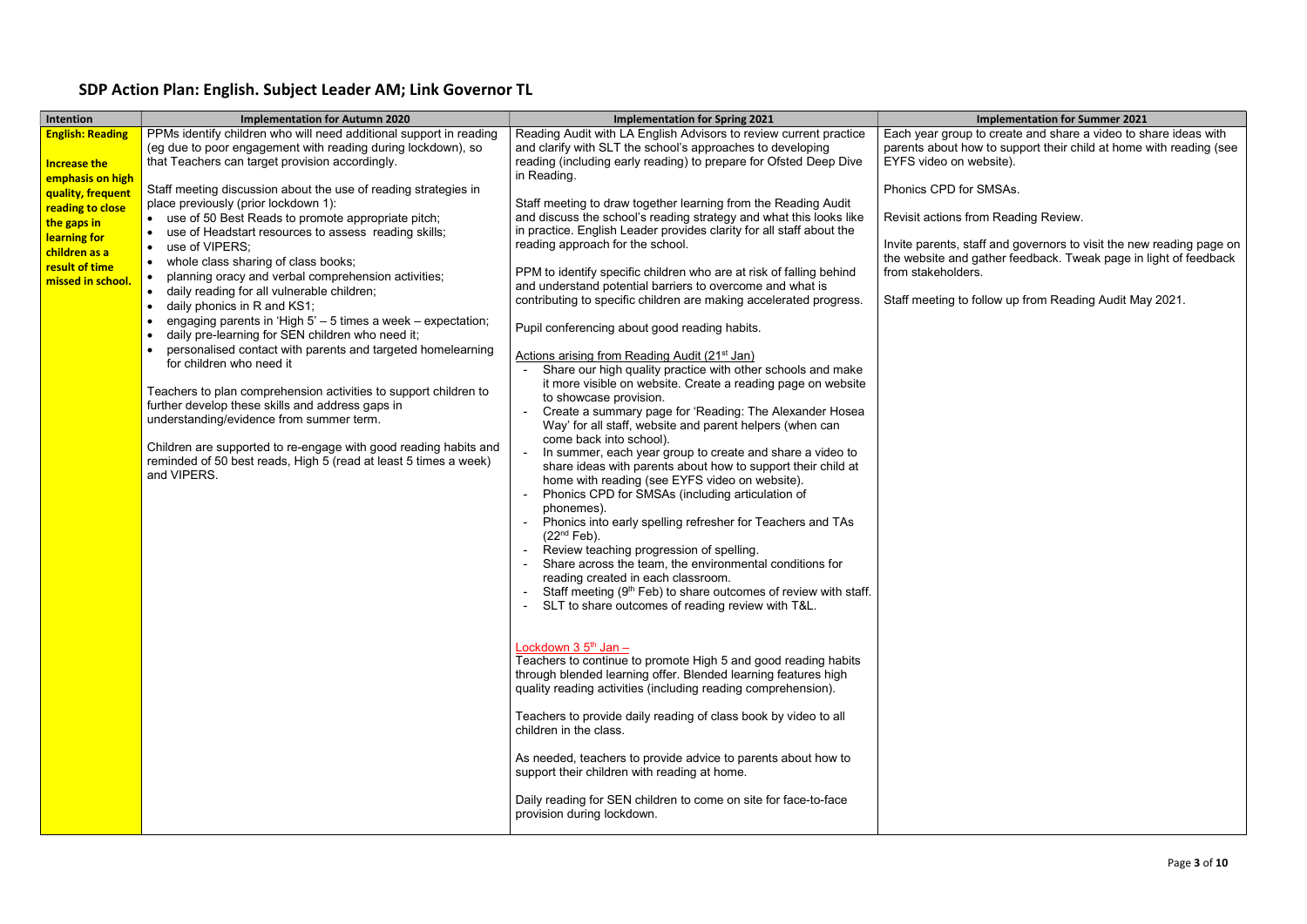|               |                                                                                                                                                                                                                                                                                                                                                                                                                                             | English Leader to support staff to seek ways to assess children's<br>reading (including use of Headstart and Bug Club resources).                                                                                            |                                                                  |
|---------------|---------------------------------------------------------------------------------------------------------------------------------------------------------------------------------------------------------------------------------------------------------------------------------------------------------------------------------------------------------------------------------------------------------------------------------------------|------------------------------------------------------------------------------------------------------------------------------------------------------------------------------------------------------------------------------|------------------------------------------------------------------|
| <b>IMPACT</b> | Impact at end of Term 2<br>Teachers know which children are at risk of falling behind in<br>reading (as a result of lockdown in summer 2020, or other<br>factors). Teachers have a clear plan to help children to catch<br>up.<br>Teachers and TAs know the reading strategies expected in<br>every classroom and re-start those that have been put on<br>hold during lockdown.<br>Children are all back on track with good reading habits. | Impact at end of Term 4<br>SLT and staff team have a shared understanding of the<br>school's reading strategy (strengths and next steps).<br>Children are well-supported to continue good reading habits<br>during lockdown. | Impact at end of year<br>English leader, SI<br>for an Ofsted Dee |

 $\checkmark$  English leader, SLT, Governors and wider staff are prepared for an Ofsted Deep Dive in Reading.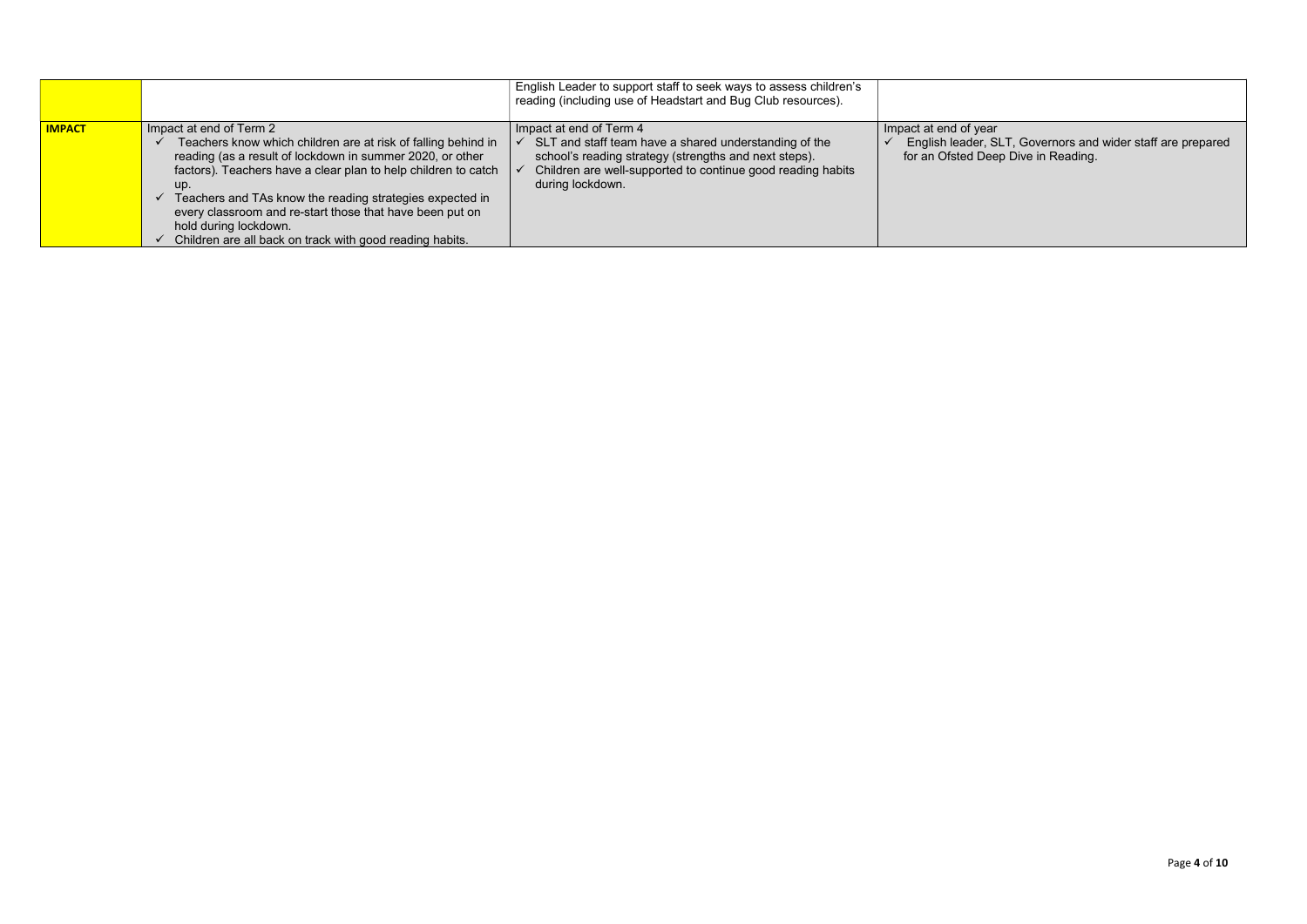# SDP Action Plan: Recovery Curriculum DW; Link Governor TBC

| Intention                                                                    | <b>Implementation for Autumn 2020</b>                                                                                                                                                                                                                                                                                                                                                                                                     | <b>Implementation for Spring 2021</b>                                                                                                                                                                                                                                                                                                     |                                                                                      |
|------------------------------------------------------------------------------|-------------------------------------------------------------------------------------------------------------------------------------------------------------------------------------------------------------------------------------------------------------------------------------------------------------------------------------------------------------------------------------------------------------------------------------------|-------------------------------------------------------------------------------------------------------------------------------------------------------------------------------------------------------------------------------------------------------------------------------------------------------------------------------------------|--------------------------------------------------------------------------------------|
| <b>Recovery</b><br><b>Curriculum:</b>                                        | INSET 1 - school arrangements, organisation and safety<br>measures for autumn. What will the first days/weeks be like for<br>children and staff? Identify possible impact on children. Agree the<br>guiding principles.                                                                                                                                                                                                                   | Review (and update as needed) Remote Learning Plan to take<br>into account reflections from previous months.<br>Analyse data from Autumn data drop and identify key gaps to                                                                                                                                                               | To be planned as<br>and impact on scl<br>face learning.                              |
| <b>Launch and</b><br>establish a<br>recovery<br>curriculum to<br>support the | Update risk assessment for start of term at regular intervals<br>thereafter<br>Staff meeting 1 (Sept 2020) to agree Google Classroom                                                                                                                                                                                                                                                                                                      | address in spring term. PPM 2.<br>In the event of further lockdown/bubble closures, remote learning<br>to include clear teaching sequence (in line with provision that<br>would have been offered face-to-face), using videos/slide                                                                                                       | SEN staff meeting<br>blended offer on 9<br>In light of Lockdow<br>will be planned ad |
| pastoral and<br>academic needs<br>of children as                             | expectations so that the offer for learners is consistent across the<br>school.<br>Recommence a daily learning pattern with rigor increasing                                                                                                                                                                                                                                                                                              | shows/other resources to model WAGOLL and teach specific<br>teaching points. Teachers to pay close attention to aspects<br>identified as having bigger gaps in Lockdown 1:<br>Reading comprehension                                                                                                                                       | (based on previou                                                                    |
| they return to<br>school.                                                    | incrementally throughout the term. Teachers to identify gaps in<br>learning and target in a sensitive but precise way.<br>Staff meeting 2 (Sept 2020) to review and discuss 'recovery and                                                                                                                                                                                                                                                 | Grammar and punctuation in writing<br>Reasoning and problem solving in maths<br>Differentiation for SEN and more able children.<br>How to engage harder to reach families.                                                                                                                                                                |                                                                                      |
|                                                                              | reconnection' (R&R) questions provided by Challenge and<br>Support Partner.<br>Children to be provided with English and Maths books to use for                                                                                                                                                                                                                                                                                            | Dependent on disruption to learning due to the pandemic, review<br>the recovery and reconnection plans implemented in the autumn<br>term and adjust/continue for the spring/summer.                                                                                                                                                       |                                                                                      |
|                                                                              | homelearning in the event of self-isolating or school/bubble<br>closure. Provide pencil case and stationery for all PP children to<br>use.                                                                                                                                                                                                                                                                                                | Remote Learning Policy and Intent.                                                                                                                                                                                                                                                                                                        |                                                                                      |
|                                                                              | Staff meeting 3 (Oct 2020) to review:<br>Methods used to identify gaps in reading and maths.<br>Identify main gaps and those that are wider than usual.<br>$\overline{\phantom{a}}$<br>How are gaps being rigorously addressed?<br>$\overline{\phantom{a}}$<br>How to engage parents in helping to close the gap.<br>$\overline{\phantom{a}}$<br>If there was a further lockdown, how can we make sure that<br>gaps do not widen further? | New: Review remote learning provision in light of the new Remote<br>Learning Toolkit. Share impact with FGB and staff.<br>Lockdown 3 Jan $5th$ -<br>As a result of Lockdown 3, further actions identified<br>Staff meeting to review arrangements for blended learning and<br>discuss our shared view of what children and parents should |                                                                                      |
|                                                                              | Draft Remote Learning Plan share with staff, parents and<br>governors.                                                                                                                                                                                                                                                                                                                                                                    | expect.<br>Use 'Blended Curriculum' with a combination of in school lessons<br>and follow up online activities on Google Classroom. Teachers to                                                                                                                                                                                           |                                                                                      |
|                                                                              | In PPMs Teachers to discuss priority children for support during<br>the first phase of R&R.                                                                                                                                                                                                                                                                                                                                               | use Google Classroom to communicate with parents and to upload<br>activities to finish/complete at home, pre-learning etc.                                                                                                                                                                                                                |                                                                                      |
|                                                                              | Re-establish high expectations and support children to redevelop<br>good learning habits – refresh school terminology for learning to<br>learn, ELLI.                                                                                                                                                                                                                                                                                     | Implement the changes to blended provision identified in staff<br>meetings in autumn term; through consultation with parents in<br>autumn term and observations and monitoring/feedback from<br>children.                                                                                                                                 |                                                                                      |
|                                                                              | Use the reconnection resources and lessons on PHSE Jigsaw<br>programme to support children to process what has happened in<br>their lives since March 2020 and support them to build stamina for<br>learning and social and academic resilience.                                                                                                                                                                                          | Parent Council consultation (Jan 2020) to review success of<br>transition from face-to-face and blended learning and the initial<br>response to the remote learning offer and plan in action. Review<br>with Parent Council at intervals during lockdown and tweak                                                                        |                                                                                      |
|                                                                              | Teachers to plan and deliver additional provision to help<br>vulnerable children to narrow the gap with their peers and address<br>key gaps that are hindering progress.                                                                                                                                                                                                                                                                  | provision as needed in light of feedback.                                                                                                                                                                                                                                                                                                 |                                                                                      |

### **Implementation for Summer 2021**

To be planned as required, depending on progress of pandemic and impact on school closures and balance of remote and face-to-

SEN staff meeting May 2021 to include reflections on impact of blended offer on SEN children (strengths and next steps)

> own 3, reintegration, recovery and reconnection gain, once an endpoint to lockdown 3 is known  $\overline{\mathsf{S}}$  experiences from summer and autumn 2020).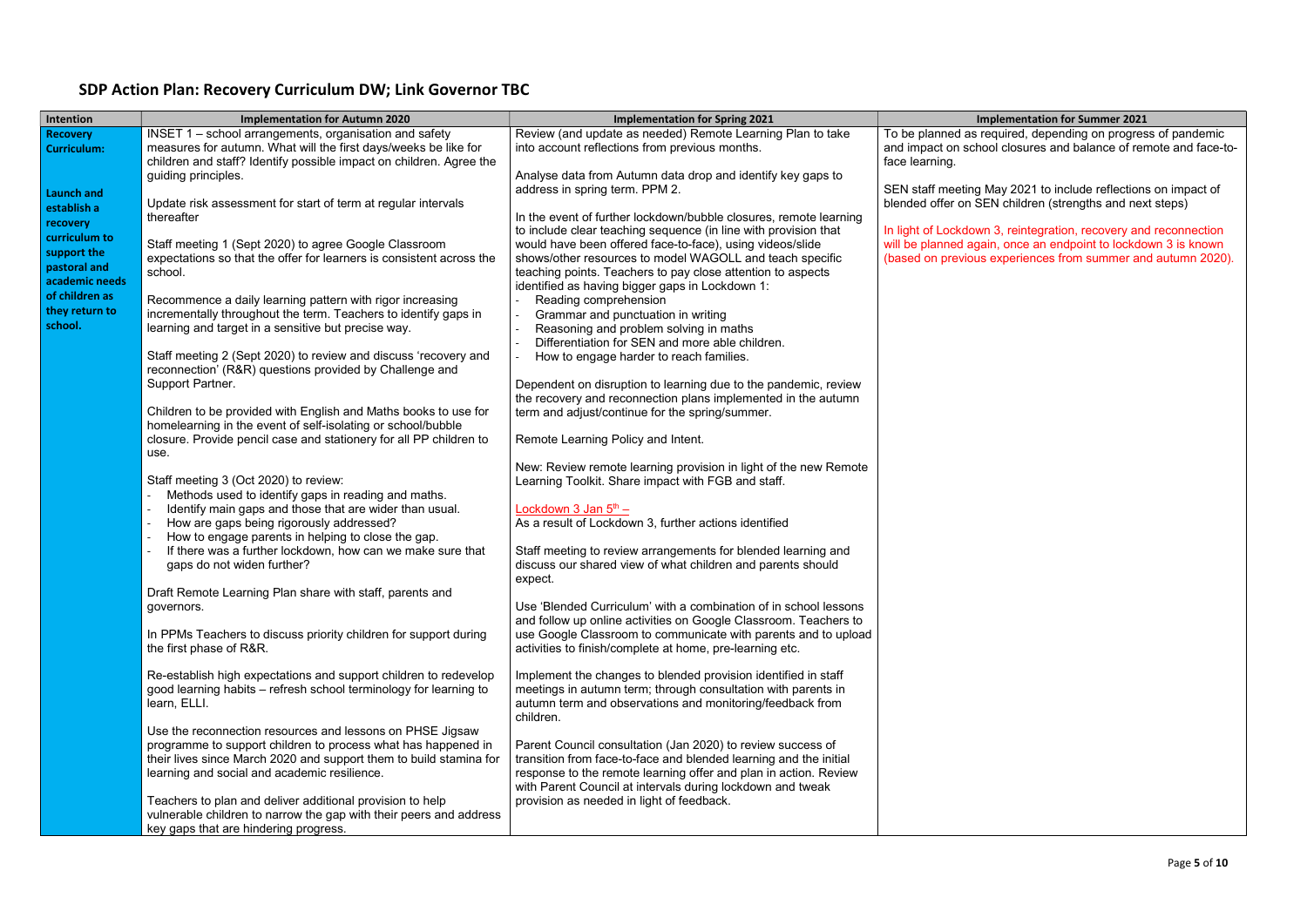|                                                                                                            | All staff to use Better Behaviours strategies to support children to<br>relearn what is expected.<br>Parents evening via remote system – set up and communicate to<br>parents.<br>As fewer SEN and PP children engaged on Google Classroom for<br>remote learning during the last lockdown, teachers to work with<br>and support parents to get all children onto the online systems and<br>able to access remote learning straight away if school is closed to<br>bubble or they are self-isolating.                                                       | Regular discussions with staff at staff meetings/other channels to<br>review blended provision and manage the practicalities,<br>opportunities and impact of this.<br>Generate ways to gather reliable assessment information in<br>reading, writing and maths in particular, to feed into spring data<br>set.<br>Consult with LA on end of year assessment expectations so that<br>we are in line with other schools and the children have the best<br>opportunity to show what they know, can do and understand.<br>Update Covid Risk Assessment in light of new lockdown.<br>PE leader providing regular physical activity sessions.<br>SLT and Teachers providing regular assembles for children to<br>access remotely through Google Classroom.<br>Track pupil engagement with blended learning and provide<br>tailored support to get children back on track swiftly, if there are<br>signs of potential disengagement.<br>Regular 'safe and well' checks with vulnerable children who do not<br>take up face-to-face place offered.<br>Risk assessments for EHCP children updated.<br>Inclusion Leader/SENDCo to engage with SEN (EHCP and SEN<br>Support, as needed) and PP children, who are not in school face-<br>to-face to monitor provision, how they are engaging with it and any |                                                                                                                                                                                                |
|------------------------------------------------------------------------------------------------------------|-------------------------------------------------------------------------------------------------------------------------------------------------------------------------------------------------------------------------------------------------------------------------------------------------------------------------------------------------------------------------------------------------------------------------------------------------------------------------------------------------------------------------------------------------------------|--------------------------------------------------------------------------------------------------------------------------------------------------------------------------------------------------------------------------------------------------------------------------------------------------------------------------------------------------------------------------------------------------------------------------------------------------------------------------------------------------------------------------------------------------------------------------------------------------------------------------------------------------------------------------------------------------------------------------------------------------------------------------------------------------------------------------------------------------------------------------------------------------------------------------------------------------------------------------------------------------------------------------------------------------------------------------------------------------------------------------------------------------------------------------------------------------------------------------------------------------------------------------------------------------|------------------------------------------------------------------------------------------------------------------------------------------------------------------------------------------------|
| <b>IMPACT</b>                                                                                              | Impact at end of Term 2<br>$\checkmark$ All staff engaged in the process of supporting children's<br>transition back into school.<br>Children feel well-supported as they reintegrate and reconnect<br>with learning in school.<br>New teachers and SLT have a good understanding of the<br>priority tiers for recovery needs in each class for September.<br>$\checkmark$ Pupils are provided with high quality support for mental health<br>and wellbeing, whilst addressing academic gaps through well<br>planned interventions and recovery curriculum. | further support that might be needed that is additional or different.<br>Impact at end of Term 4<br>$\checkmark$ Remote learning offer fully embedded and tested on class<br>closures as needed.                                                                                                                                                                                                                                                                                                                                                                                                                                                                                                                                                                                                                                                                                                                                                                                                                                                                                                                                                                                                                                                                                                 | Impact at end of yea                                                                                                                                                                           |
| Implement a<br><b>Covid Funding</b><br><b>Strategy to</b><br>evaluate the<br>impact of funding<br>received | SBM to oversee £17,360 and manage allocation of funds,<br>reporting to P&F about monetary spend and current position<br>throughout the year.<br>Draft Covid Funding Strategy Plan to detail how Covid Funding will<br>be spent to impact best on recovery and reconnection, to include<br>the planned Covid support offer:<br>Focussed time for vulnerable pupils with Teacher and/or TA;<br>Group sessions to support social integration;<br>Targeted daily phonics sessions in Infants;<br>Promote reading as a key skill for learning across the school; | Monitoring and evaluation of the key areas of the support offer<br>(some linked to other areas of the SDP).<br>Review Covid Funding Strategy Plan to identify the impact of the<br>spending and adapt provision to increase the quality of provision<br>for the children who need it (identified in PPMS).<br>Feedback to P&F about the impact of Covid Funding Strategy and<br>allocation of funds.<br>Add strategy and first review of impact to website.                                                                                                                                                                                                                                                                                                                                                                                                                                                                                                                                                                                                                                                                                                                                                                                                                                      | <b>Review Covid Fund</b><br>spending and adapt<br>for the children who<br>Feedback to P&F al<br>allocation of funds.<br>Complete at end of<br>through:<br>Consultation wit<br>Analysis of asse |

year

Review Covid Funding Strategy Plan to identify the impact of the spending and adapt provision to increase the quality of provision for the children who need it (identified in PPMS).

about the impact of Covid Funding Strategy and

of year review of the impact of Covid funding,

- Consultation with staff, pupils and parents; - Analysis of assessment information;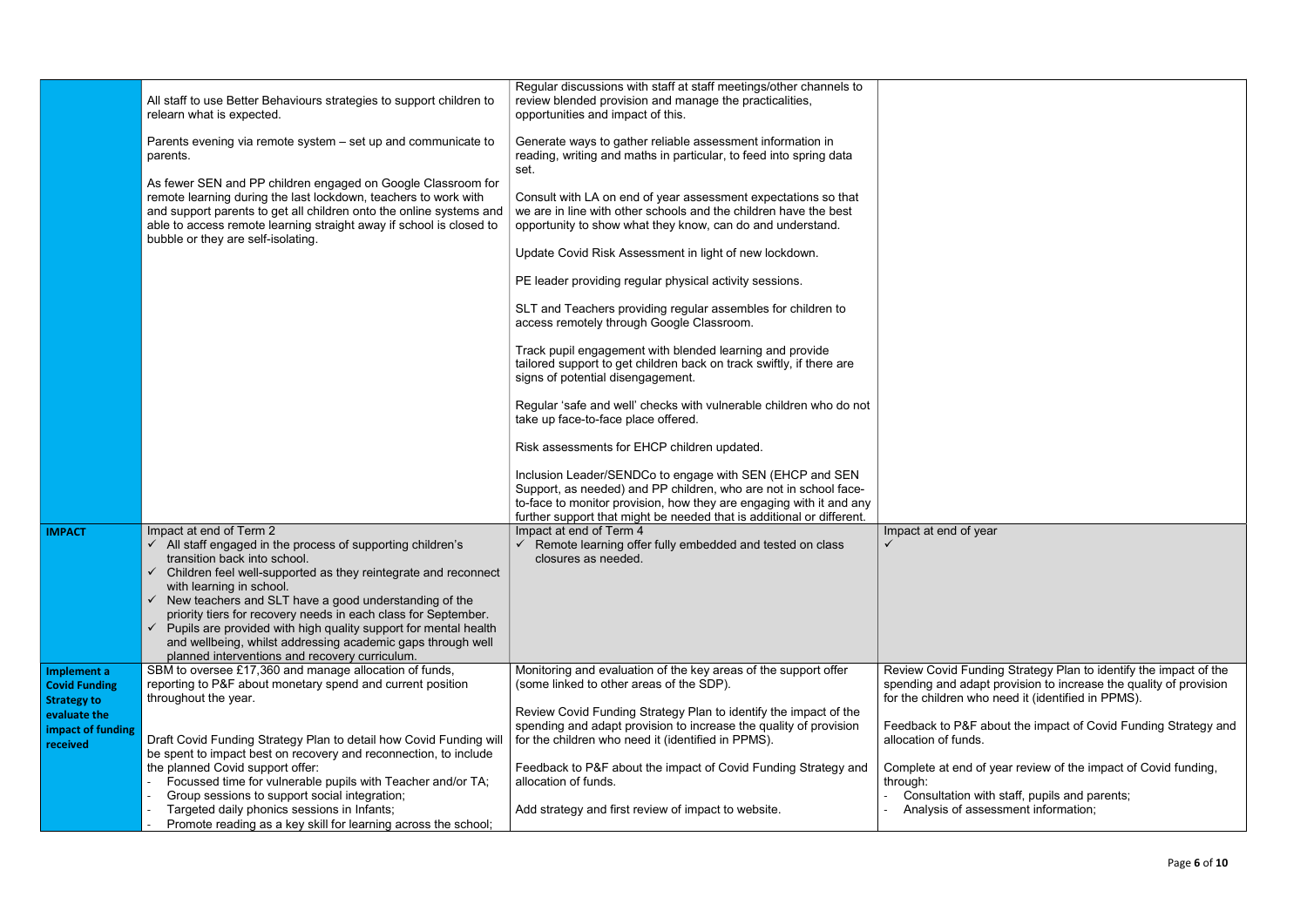If Term  $6$  $\checkmark$  Covid funding has been used effectively to support the wellbeing and academic achievement of pupils across the

|        | Small group/individual targeted and timely interventions on<br>number skills:<br>Promote homelearning resources for maths - TTRS,<br>Mathletics;<br>NESSY relaunch for children who need it (with dyslexic<br>tendencies);<br>Increased support for SEN children;<br>High quality physical activity sessions. | Pupil conferencing and assessment information used to review<br>impact of the use of Covid funding and adjust/update plans as<br>needed.<br>Lockdown 3 5 <sup>th</sup> Jan –<br>Consider any changes needed to the Covid Funding Strategy in<br>light of:<br>Blended offer:<br>Staffing levels;<br><b>Covid Risk Assessment reviews;</b><br>Any additional funding received. | Review of remot<br>stakeholders.                                       |
|--------|---------------------------------------------------------------------------------------------------------------------------------------------------------------------------------------------------------------------------------------------------------------------------------------------------------------|------------------------------------------------------------------------------------------------------------------------------------------------------------------------------------------------------------------------------------------------------------------------------------------------------------------------------------------------------------------------------|------------------------------------------------------------------------|
| Impact | Impact at the end of Term 2<br>$\checkmark$ Pupils are provided with high quality support for mental health<br>and wellbeing, whilst addressing academic gaps through well<br>planned interventions and recovery curriculum.                                                                                  | Impact at end of Term 4<br>Use of funding is having a positive impact on pupils'<br>achievement over time.                                                                                                                                                                                                                                                                   | Impact at the end of<br>Covid funding ha<br>wellbeing and a<br>school. |

bte learning provision and feedback from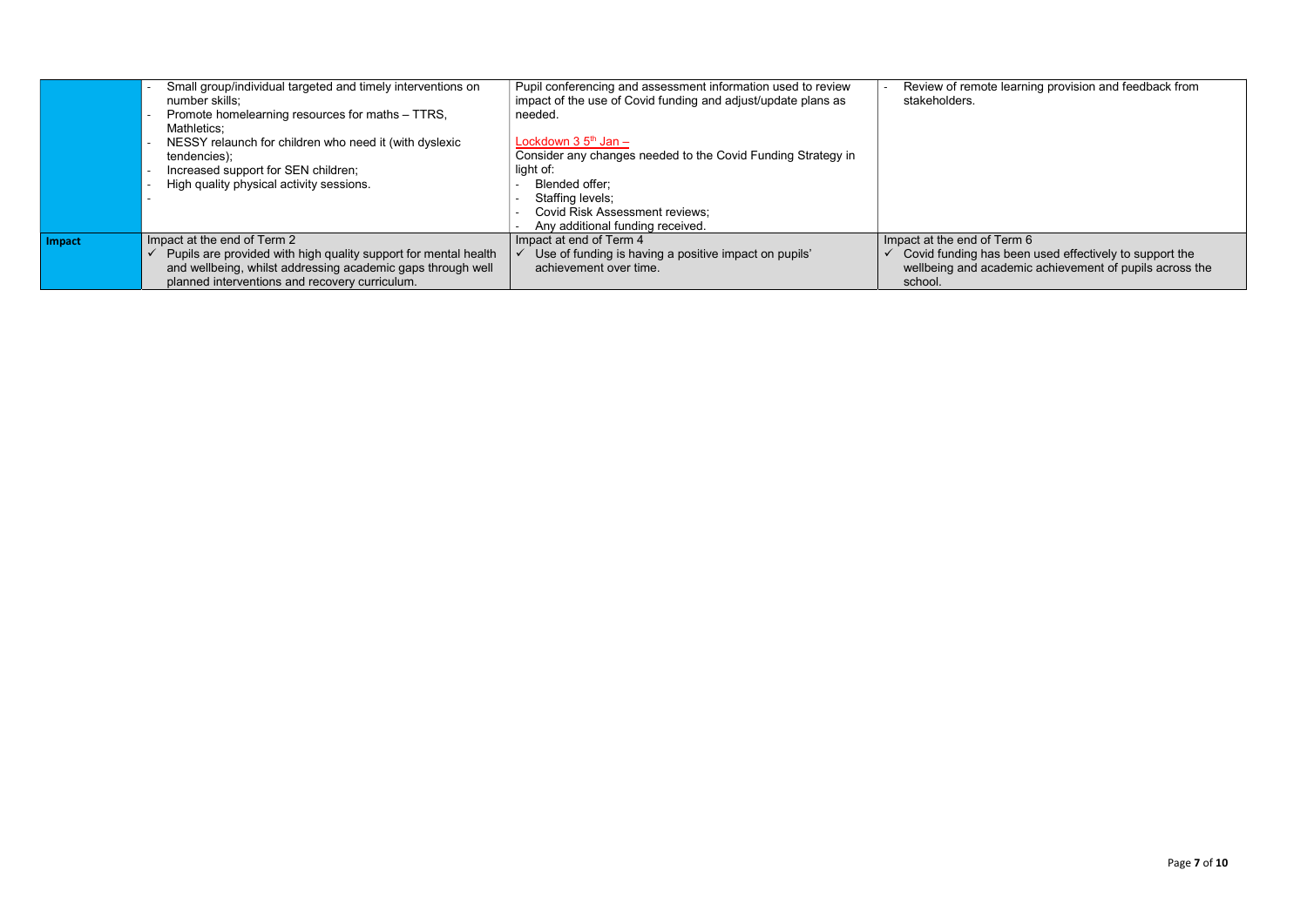# SDP Action Plan: RSHE SW; Link Governor SS

| Intention                                      | <b>Implementation for Autumn 2020</b>                                                                                                                                                                                                                                                                                                                                                                                                                                                                                                                                                                                                                                                                                                                                                                                                                                                                                                                                                       | <b>Implementation for Spring 2021</b>                                                                                                                                                                                                                                                                                                                                                                                                                                                                                                                                                                                                                                                                                                           | <b>Implementation for Summer 2021</b>                                                                             |
|------------------------------------------------|---------------------------------------------------------------------------------------------------------------------------------------------------------------------------------------------------------------------------------------------------------------------------------------------------------------------------------------------------------------------------------------------------------------------------------------------------------------------------------------------------------------------------------------------------------------------------------------------------------------------------------------------------------------------------------------------------------------------------------------------------------------------------------------------------------------------------------------------------------------------------------------------------------------------------------------------------------------------------------------------|-------------------------------------------------------------------------------------------------------------------------------------------------------------------------------------------------------------------------------------------------------------------------------------------------------------------------------------------------------------------------------------------------------------------------------------------------------------------------------------------------------------------------------------------------------------------------------------------------------------------------------------------------------------------------------------------------------------------------------------------------|-------------------------------------------------------------------------------------------------------------------|
| <b>RSHE:</b><br><b>Establish changes</b>       | SW to attend webinar training to ascertain what we need to do to<br>fulfil statutory requirements for RSHE.                                                                                                                                                                                                                                                                                                                                                                                                                                                                                                                                                                                                                                                                                                                                                                                                                                                                                 | SW to link with KE about online safety as we now have children<br>using computers more to access learning from home                                                                                                                                                                                                                                                                                                                                                                                                                                                                                                                                                                                                                             | Review RSHE provision and book an external aud<br>2021) of RSHE from an LA advisor/CSP/link with<br>Alliance.     |
| needed to meet<br>the new RSHE<br>expectations | Cascade training in a staff meeting including all staff including (Oct<br>2020)<br>Making staff aware of what is included in the document<br>$\bullet$<br>The parts of Jigsaw that cover different aspects<br>The need for differentiation of the PHSE curriculum (including<br>RSHE)<br>Development of workable assessment of RSHE<br>$\bullet$<br>Ways to link the curriculum in a drip approach across the day<br>How RSHE links with other subject areas<br>$\bullet$<br>Book look of Jigsaw journals to see how these are used in terms<br>of ongoing assessment and differentiation.<br>Meet with Parent Council to see what ideas they have for involving<br>people with a consultation.<br>Establish link with governors with regard to RSHE and establish<br>link governor.<br>Raise the profile of anti-bullying week by running 'Dare to be<br>Different' during the week.<br>Update the policy and charter for anti-bullying and make parents<br>aware through newsletter item. | Look at PHSE (including RSHE) at home provision and resources<br>to help<br>Signpost RSHE link Governor (SS) to governor training<br>Post content of Jigsaw PHSE for terms 3 and 4 onto Google<br>Classroom.<br>Establish a group of parents/governors/staff to look at the<br>changes and relationships aspects of Jigsaw before it need to be<br>taught in the summer term.<br>Communicate with Teaching and Learning Gov committee, so that<br>they are aware of the important changes linked to RSHE.<br>KE and DW to complete NSPCC Online Safety training and<br>cascade to Teachers and TAs in preparation for Internet Safety<br>day on 8 <sup>th</sup> Feb.<br>KE to prepare an online safety update for parents - post on<br>website. | Meet with Parent Council to discuss RSHE expec<br>schools and invite parent voice.<br>RSHE staff meeting May 2021 |
| <b>IMPACT</b>                                  | Impact at end of Term 2<br>$\checkmark$ All staff are aware of the statutory requirements for RSHE<br>Parents have more information available to them about the<br>✓<br>content of the RSHE curriculum via Google Classroom and the<br>school website<br>The curriculum leader has attended a number of training<br>$\checkmark$<br>webinars and has a clear plan towards our goal<br>$\checkmark$ Consultation has started with parents<br>School is part of a wider professional group through Bristol<br>$\checkmark$<br>RSHE hub and South PHSE Leaders                                                                                                                                                                                                                                                                                                                                                                                                                                 | Impact at end of Term 4<br>$\checkmark$ A working relationship has been established with a governor<br>with responsibility for RSHE<br>Increased staff awareness of online safety.<br>$\checkmark$                                                                                                                                                                                                                                                                                                                                                                                                                                                                                                                                              | Impact at end of year                                                                                             |

Review RSHE provision and book an external audit (in autumn 2021) of RSHE from an LA advisor/CSP/link with Cotswold

> ouncil to discuss RSHE expectations on s and in the set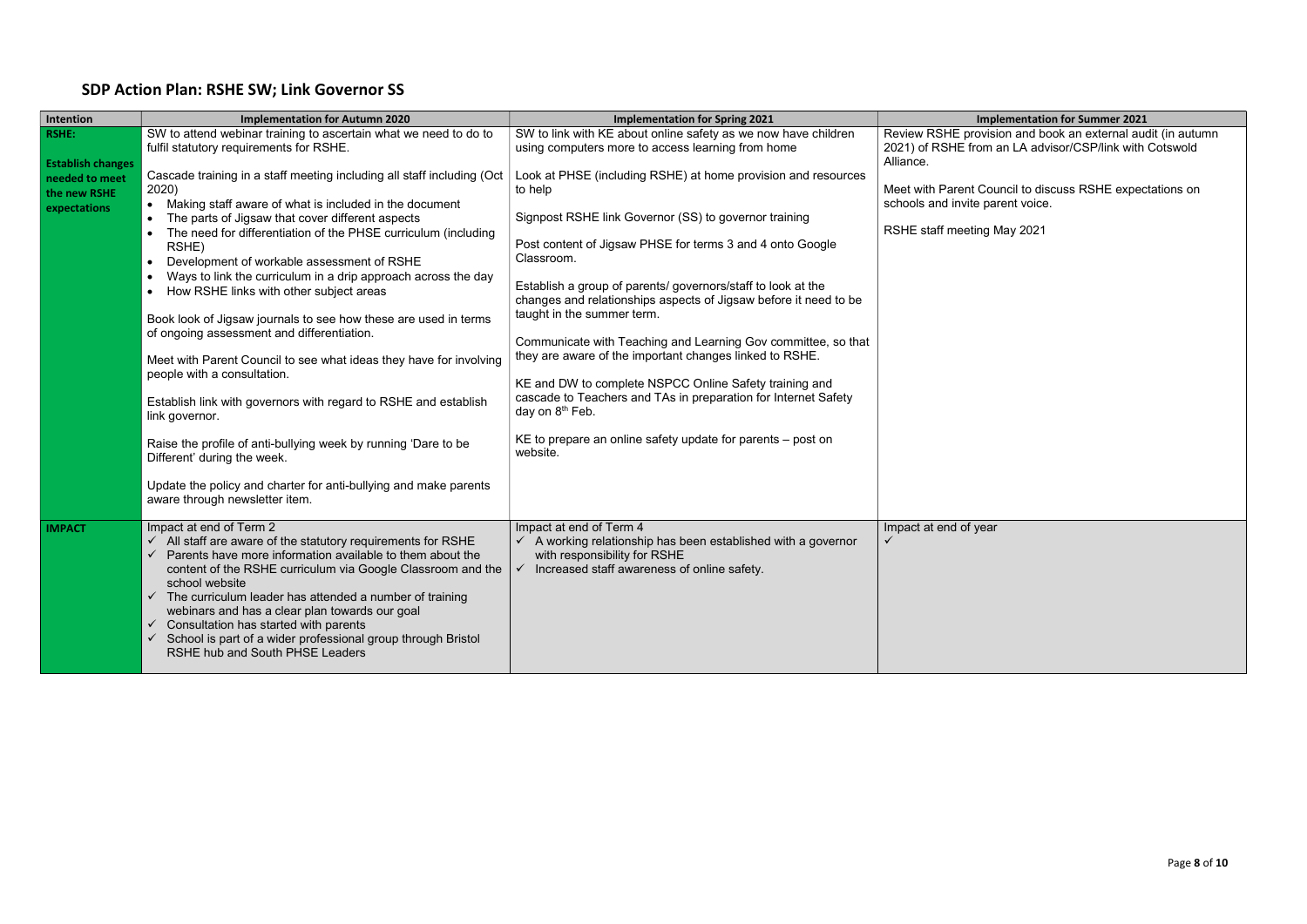| SDP Action Plan: Subject Leadership (DW); Link Governor |  |
|---------------------------------------------------------|--|
|---------------------------------------------------------|--|

| <b>Intention</b>                                                                                                                                              | <b>Implementation for Autumn 2020</b>                                                                                                                                                                                                               | <b>Implementation for Spring 2021</b>                                                                                                                                                                               | Imp                                                                                                                                                        |
|---------------------------------------------------------------------------------------------------------------------------------------------------------------|-----------------------------------------------------------------------------------------------------------------------------------------------------------------------------------------------------------------------------------------------------|---------------------------------------------------------------------------------------------------------------------------------------------------------------------------------------------------------------------|------------------------------------------------------------------------------------------------------------------------------------------------------------|
| <b>Subject</b><br>Leadership                                                                                                                                  | Subject leaders to review SDP from 2019-20 and identify key<br>actions that were not completed that still need to be addressed<br>and plan to carry these out.                                                                                      | All subject leaders to attend training from Challenge and Support<br>Partner and Trinity Primary School 'Leading Learning and<br>bringing about impactful change'                                                   | Session 3: Developin<br>quality of provision in<br>is actually happening                                                                                   |
| Develop the<br>monitoring and<br>evaluative skills<br>of all subject<br>leaders, so that<br>all are well-<br>prepared for a<br>deep dive in their<br>subject. | Subject leaders to review planning for spring in light of the non-<br>negotiables and their subject specific knowledge.<br>Subject leaders review and update their intent statements on<br>Curriculum policy and SLT review main content of policy. | Session 1: linking personal vision for subject to schools vision and<br>values.<br>Session 2: designing compelling and cohesive curriculum and<br>establishing clear pedagogical principles linked to your subject. | Session 4: Action pla<br>Additional tailored set<br><b>Challenge and Suppo</b><br>-Conduct a joint learn<br>-Discuss intent, imple<br>-Scrutiny and advice |
| <b>IMPACT</b>                                                                                                                                                 | Impact at end of Term 2<br>Essential actions not completed from SDP 2019-20 (due to<br>lockdown 1) are completed, or planned for in Spring/Summer<br>term.<br>Curriculum policy up to date with subject leader's intent.                            | Impact at end of Term 4<br>Subject leaders have a clear vision for their subjects.<br>Subject leaders have clarity about the pedagogical principles<br>for their subject.                                           | Impact at end of year<br>Subject leaders k<br>✓<br>evaluation to che<br>Two subject leade<br>into their subject.                                           |

### **Inplementation for Summer 2021**

ping a toolkit for monitoring and evaluating the  $\alpha$  in your subject – how do you know your intent ing?

olanning and evaluation of impact.

- session for 2 subject leaders, working 1:1 with pport Partner to:
- -Conduct a joint learning enquiry into an aspect of their subject. -Discuss intent, implementation and impact.
	- $\stackrel{\text{\tiny{l}}}{\text{ce}}$  on action planning and impact logs.

### $\overline{ar}$

know how to develop effective monitoring and eck intent is happening and evaluate impact. aders feel well-prepared for Ofsted Deep Dive